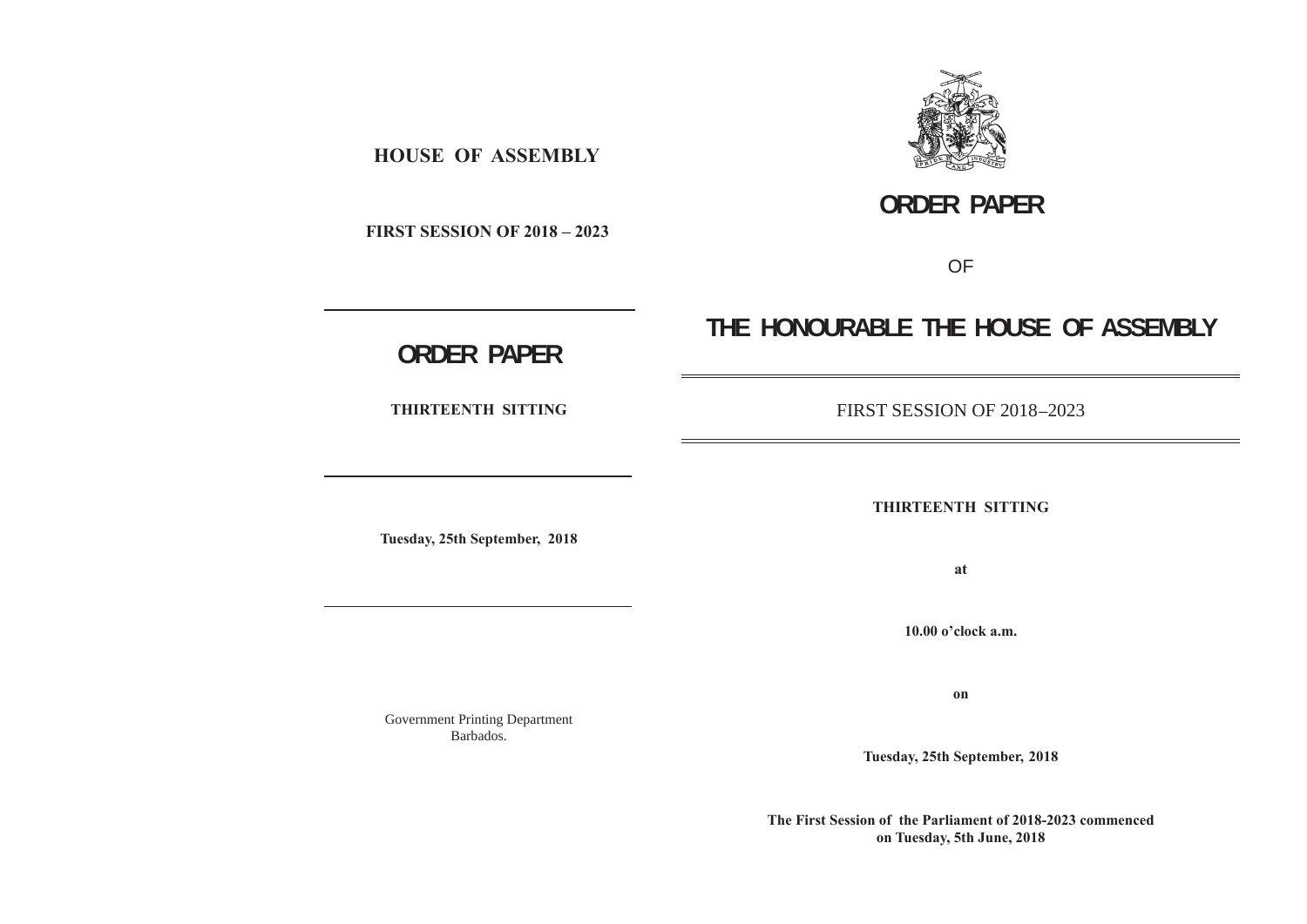#### **MANAGEMENT COMMISSION OF PARLIAMENT**

*(Parliament (Administration) Act, Cap. 10 - Section 3(4))* 

*The following are ex officio Members of the Commission:* 

 *His Honour A. E. Holder (Chairman), Hon. Miss M. A. Mottley, Q.C., Hon. Miss S. J. O. Bradshaw and Bishop J. J. S. Atherley.* 

 *Section 3(4) of the Parliament (Administration) Act, Cap. 10.*

 *The following are appointed Members of the Commission:*

 *Hon. C. E. Jordan, Dr. S. E. Browne and Mr. G. P. I. Gooding-Edghill.*

 *Appointed on 5th June, 2018.*

 *Hon. D. D. Marshall, Q.C.*

 *Appointed on 10th July, 2018.*

#### **SESSIONAL SELECT COMMITTEES**

#### COMMITTEE OF PRIVILEGES

 To consider and report to the Honourable the House of Assembly on all matters which involve the privileges of the Honourable the House of Assembly.

The Members of the Committee are:

 *His Honour A. E. Holder (Chairman), Lt. Col. the Hon. J. D. Bostic, Hon. K. D. M. Humphrey, Mr. N. G. H. Rowe, Hon. Miss C. Y. Forde, His Honour G. A. Clarke and Bishop J. J. S. Atherley.*

 *Appointed on 5th June, 2018.*

### **PRIVATE MEMBERS' BUSINESS**

**1. Mr. R. A. Thorne:** To resume the debate on a Resolution to take note of the Throne Speech of Her Excellency the Governor-General and the determination of the Government to implement the provisions referred to therein.

*Notice of this Resolution was given on 5th June, 2018.*

 *On 24th July, 2018, Mr. R. A. Thorne spoke and moved seconded by Dr. the Hon. W. F. Duguid who spoke that the Resolution be passed. Hon. Miss M. K-A. Caddle spoke. Hon. P. R. Phillips spoke. Hon. Miss C. Y. Forde spoke. Bishop J. J. S. Atherley spoke. Hon. C. McD. Griffith spoke. Further consideration of the Resolution was postponed.*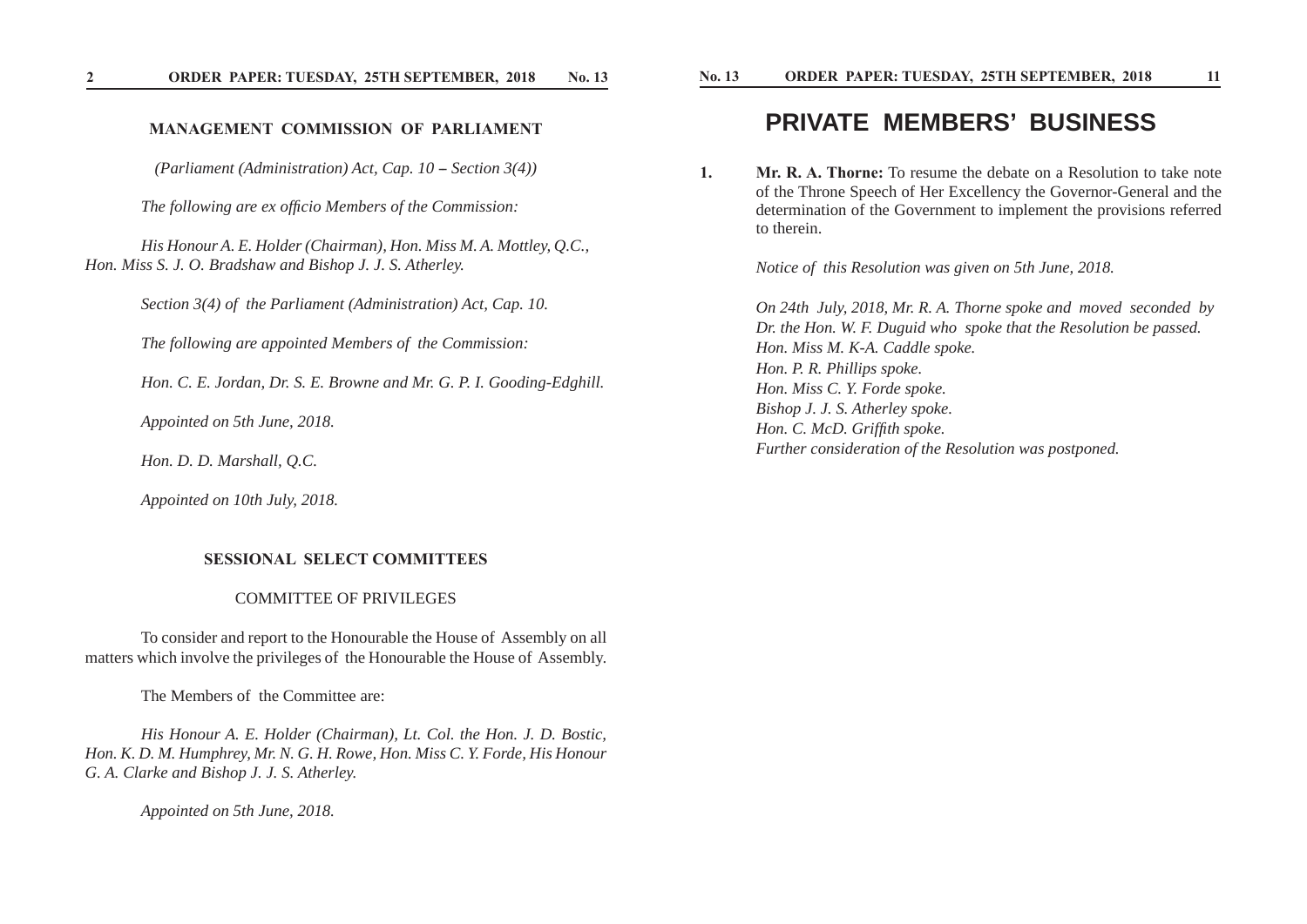#### COMMITTEE OF PUBLIC ACCOUNTS

 To examine the accounts showing the appropriation of the sums granted by Parliament to meet the public expenditure, accounts of any entities in which Government is a majority shareholder or holds a majority interest and of such other accounts laid before Parliament as the Committee may think fit.

The Members of the Committee are:

 *Bishop J. J. S. Atherley (Chairman), Hon. Ms. C. S. V. Husbands, Hon. Miss M. K-A. Caddle, Hon. C. E. Jordan, Dr. S. E. Browne, Mr. G. P. I. Gooding-Edghill and Hon. K. D. Symmonds.*

 *Appointed on 5th June, 2018.*

#### STANDING ORDERS COMMITTEE

The Members of the Committee are:

 *His Honour the Speaker (Chairman), Hon. G. W. Payne, Q.C., Hon. R. St. C. Toppin, Hon. K. D. Symmonds, Hon. W. A. Abrahams and Bishop J. J. S. Atherley.*

 *Appointed on 5th June, 2018.*

#### LIBRARY COMMITTEE

The following are Members of this Joint Committee:

 *His Honour the Speaker (Chairman), Hon. A. R. Forde, Hon. R. R. Straughn, Hon. J. A. King, Mr. G. P. I. Gooding-Edghill and Hon. Miss M. K-A. Caddle.*

 *Appointed on 5th June, 2018.*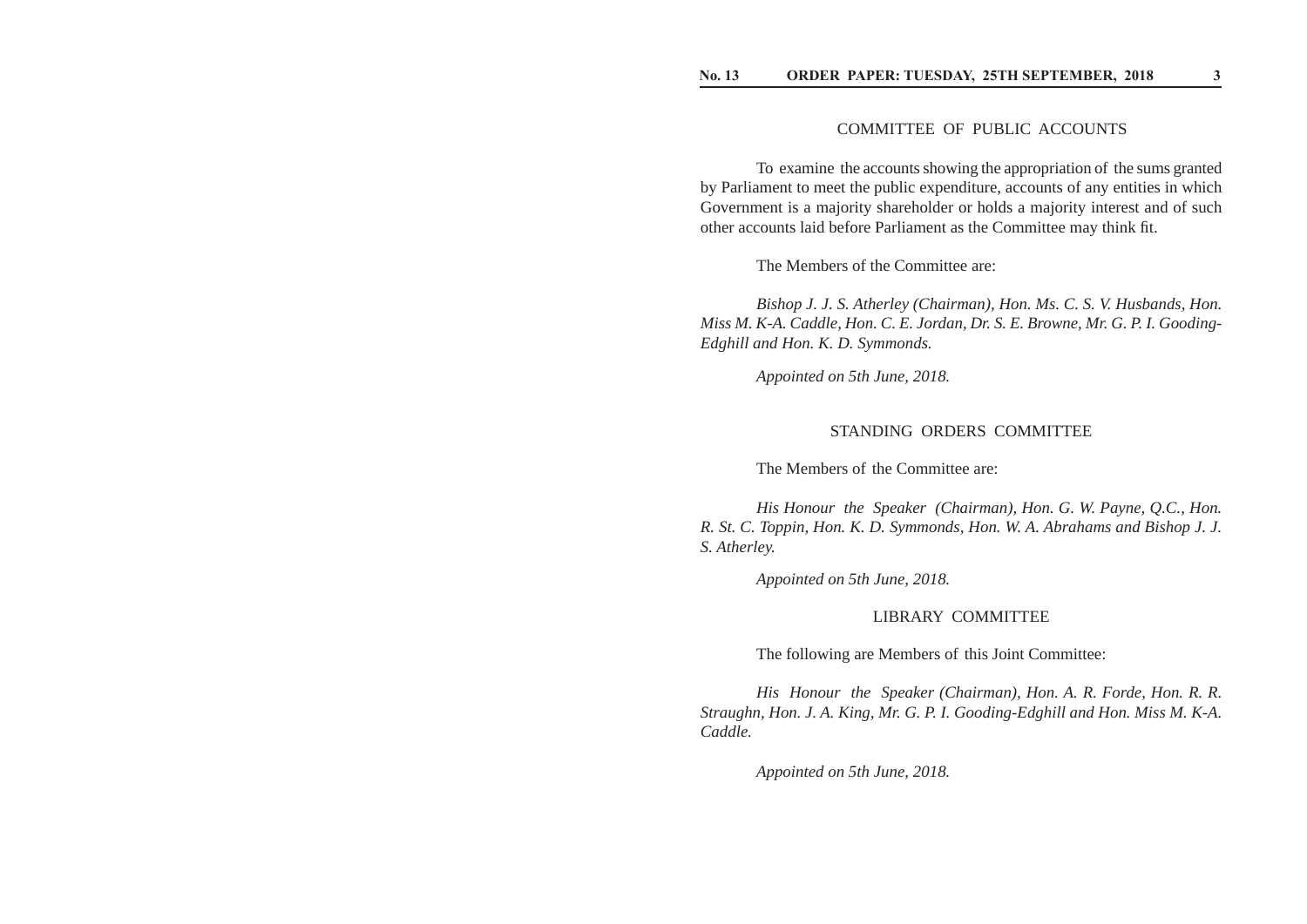JOINT SELECT COMMITTEE on Integrity in Public Life Bill, 2018

The Members of the Committee are:

 *Hon. D. D. Marshall, Q.C., Hon. W. A. Abrahams, Hon. C. E. Jordan, Hon. Miss C. Y. Forde, Hon. C. McD. Griffith, Mr. R. A. Thorne and Bishop J. J. S. Atherley.*

 *Appointed on 17th July, 2018.*

## **QUESTIONS**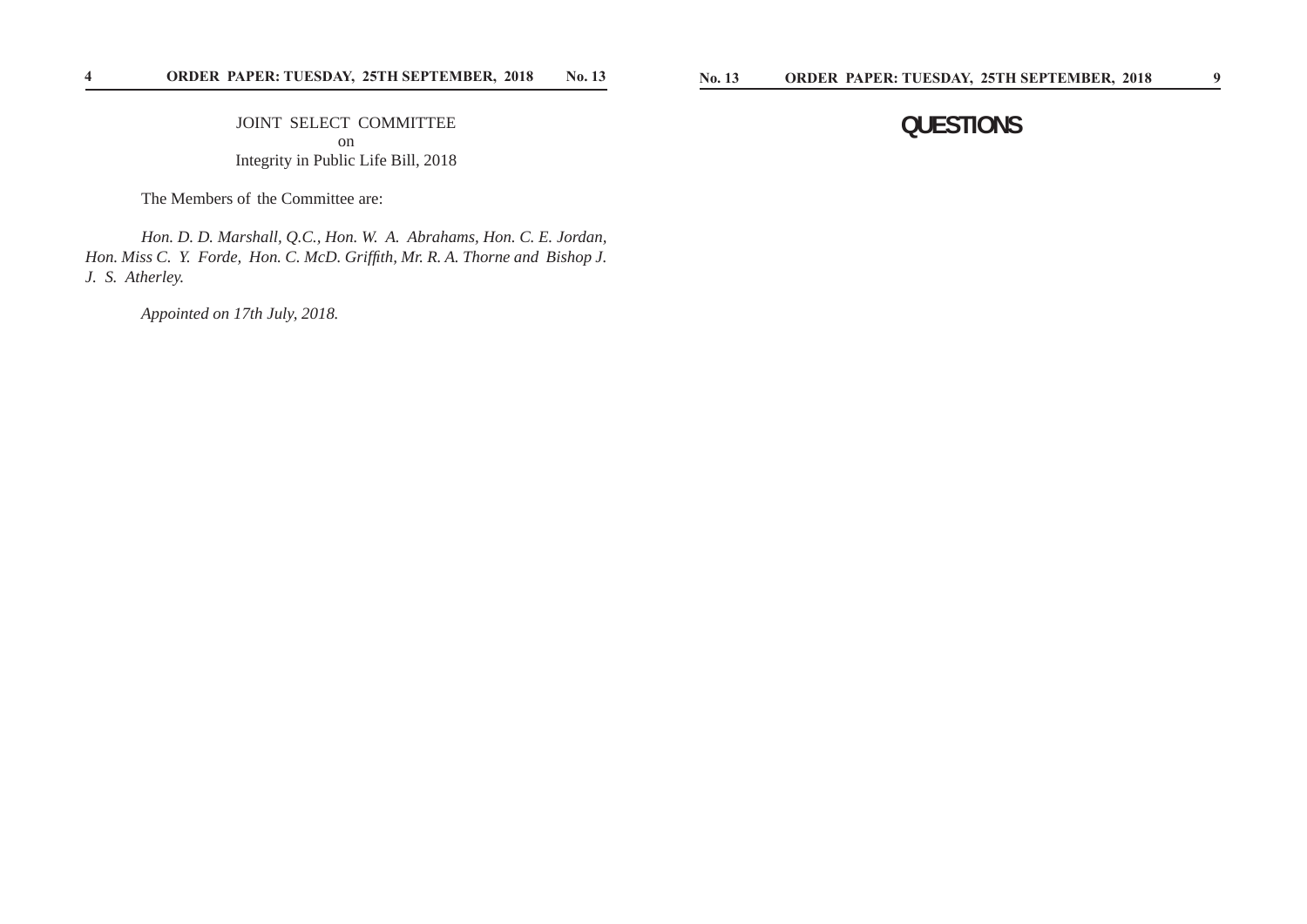#### 8 ORDER PAPER: TUESDAY, 25TH SEPTEMBER, 2018 No. 13

**2. Hon. D. D. Marshall:** To move the Second Reading of the Law Revision and Law Reform Bill, 2018.

*Notice of this Bill was given on 7th August, 2018.*

*The Bill was read a fi rst time on 14th August, 2018.*

*The Bill was published in the Official Gazette on 27th August, 2018.* 

**3. Hon. Miss M. A. Mottley:** To move the First Reading of the Final Appropriation (2017-2018) Bill, 2018.

*Notice of this Bill was given on 14th September, 2018.*

*The Bill was read a first time on 18th September, 2018.* 

*The Bill was published in the Official Gazette on 24th September, 2018.* 

**4. Hon. Miss M. A. Mottley:** To move the passing of a Resolution to take note of the Green Paper on Planning Law Reform.

*Notice of this Resolution was given on 18th September, 2018.*

#### **ORDER OF BUSINESS**

#### *(Standing Order 10)*

 "Unless the House otherwise directs, the business of each sitting day shall be transacted in the following order –

- (a) Formal entry of His Honour the Speaker.
- (b) Prayers.
- (c) Announcements by His Honour the Speaker.
- (d) Messages from Her Excellency the Governor-General.
- (e) Petitions.
- (f) Papers.
- (g) Government Notices.
- (h) Private Members' Notices.
- (i) Notices of Questions.
- (j) Reports from Select Committees.
- (k) First readings of Bills.
- (l) Statements by Ministers.
- (m) Congratulatory and/or obituary speeches.
- (n) Personal Explanations.
- (o) Motions for leave of absence.
- (p) Oral replies to questions.
- (q) Notices of motions for the adjournment of the House on matters of urgent public importance.
- (r) Orders of the day."